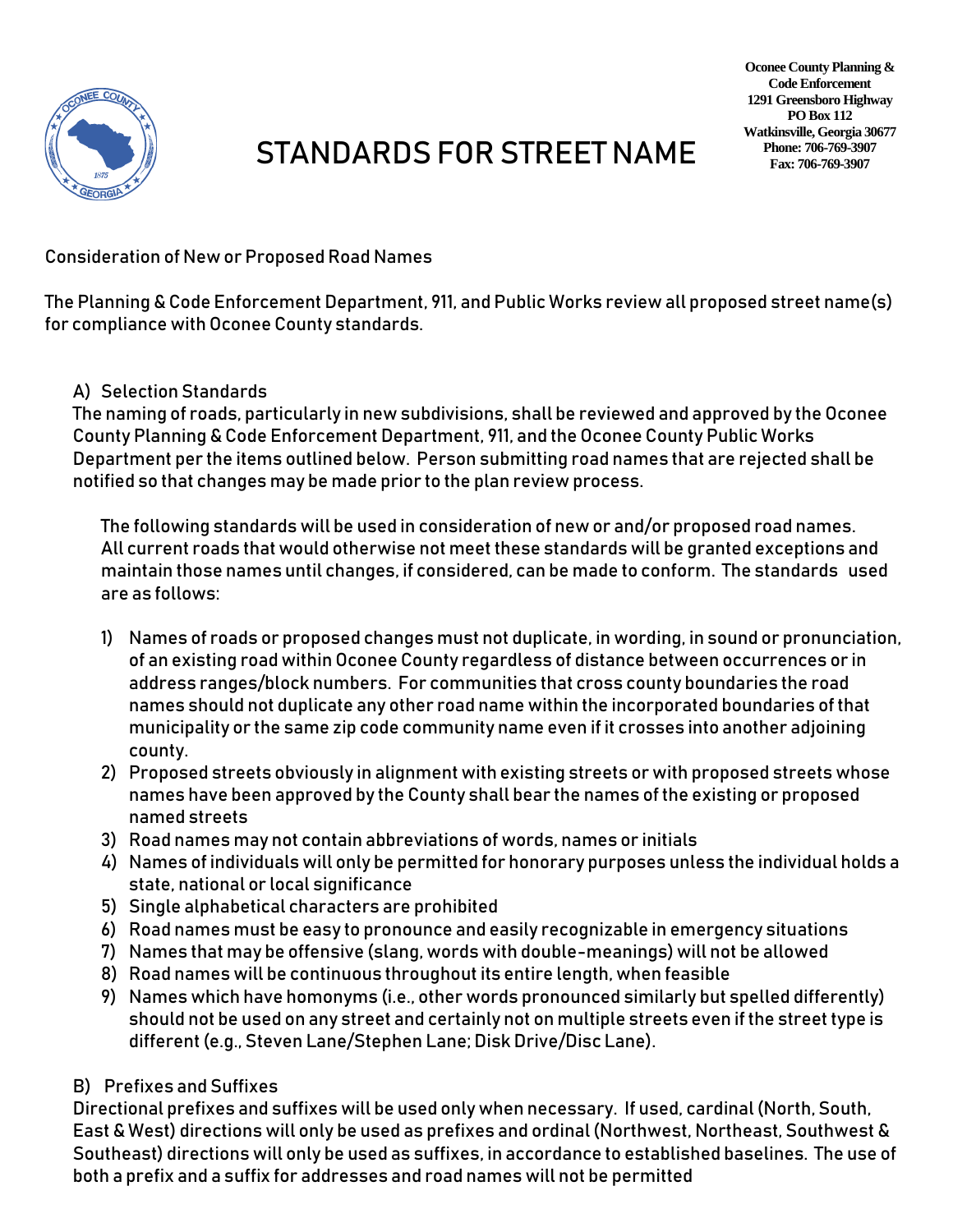## C) Road Types

Each approved road name will be required to have a road type. There shall only be one road type per road name. Road types permitted for use in Oconee County will be in compliance the standards of the USPS. (See USPS Publication 28) Both the Oconee County Planning & Code Enforcement Department and the Oconee County Public Works Department have the authority to determine which road type(s) shall be suitable for the new or proposed name. If the requested type is deemed inappropriate by either the Oconee County Planning & Code Enforcement Department or the Oconee County Public Works Department, a new one must be chosen.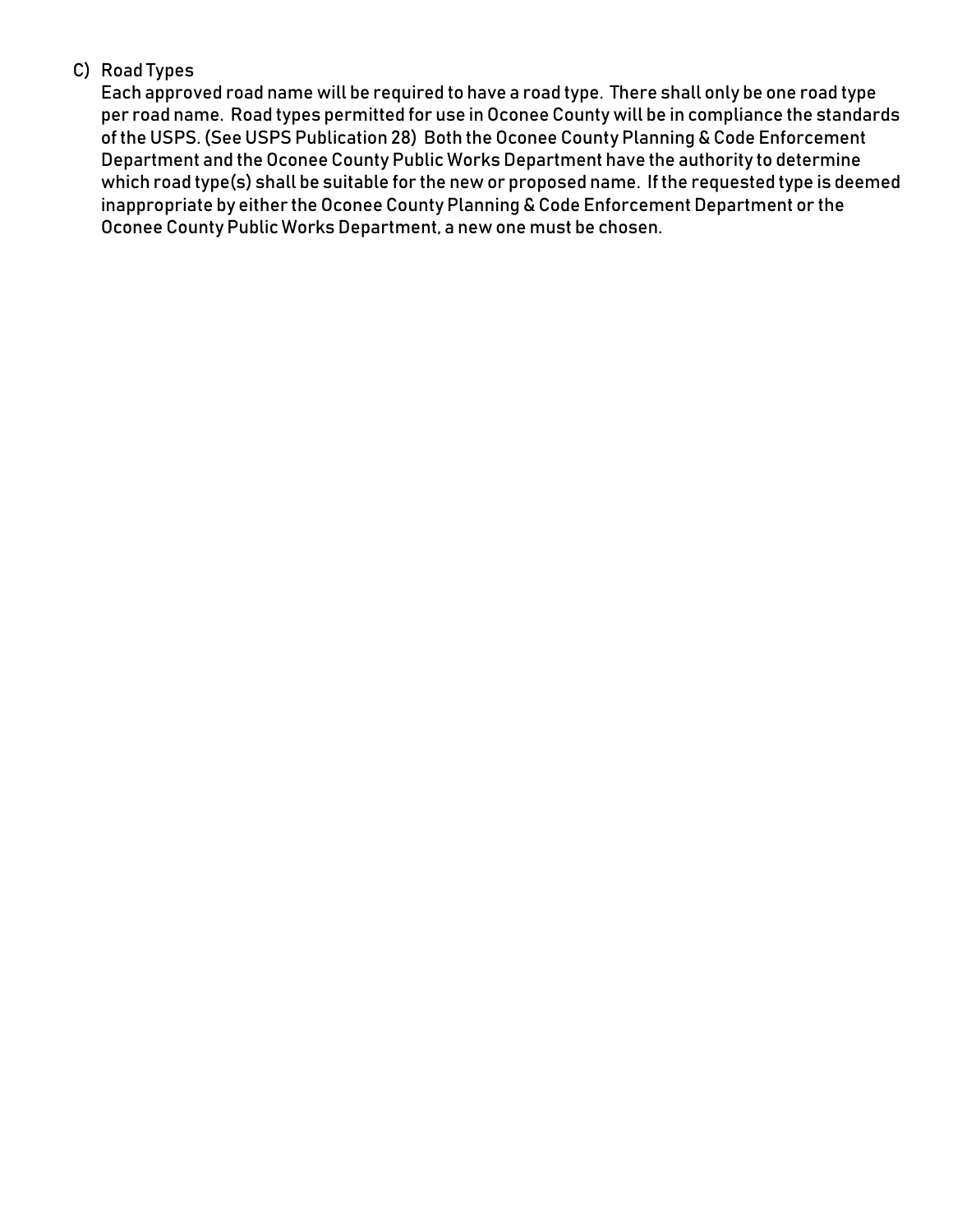| EE COUNTY |
|-----------|
| 1875      |
| * GEOR    |

## STREET NAME APPLICATION FORM

| Is this street in a subdivision? _______ If yes, subdivision name:__________________________________                                                                                                                       |      |
|----------------------------------------------------------------------------------------------------------------------------------------------------------------------------------------------------------------------------|------|
| Is this a minor subdivision?_______ (if yes, there will be a \$100.00 fee due upon submittal)                                                                                                                              |      |
|                                                                                                                                                                                                                            |      |
| Note: Approved road name(s) are only valid for two years. After two years, if the road(s) have not been built, the applicant must<br>apply for an extension from the Oconee County Planning & Code Enforcement Department. |      |
| Once this application is received, Oconee County Planning & Code Enforcement, 911, and Public Works will review the proposed<br>name for approval.                                                                         |      |
| ,我们也不会有什么。""我们的人,我们也不会有什么?""我们的人,我们也不会有什么?""我们的人,我们也不会有什么?""我们的人,我们也不会有什么?""我们的人<br>Office use only                                                                                                                        |      |
| Date Received:                                                                                                                                                                                                             |      |
|                                                                                                                                                                                                                            |      |
|                                                                                                                                                                                                                            |      |
|                                                                                                                                                                                                                            |      |
| \$100.00 for Minor Subdivisions Received:____________________________                                                                                                                                                      |      |
| This form is not valid unless signed by an Authorize Employee of Oconee County.                                                                                                                                            |      |
|                                                                                                                                                                                                                            |      |
| <b>Authorized Staff Signature</b>                                                                                                                                                                                          | Date |